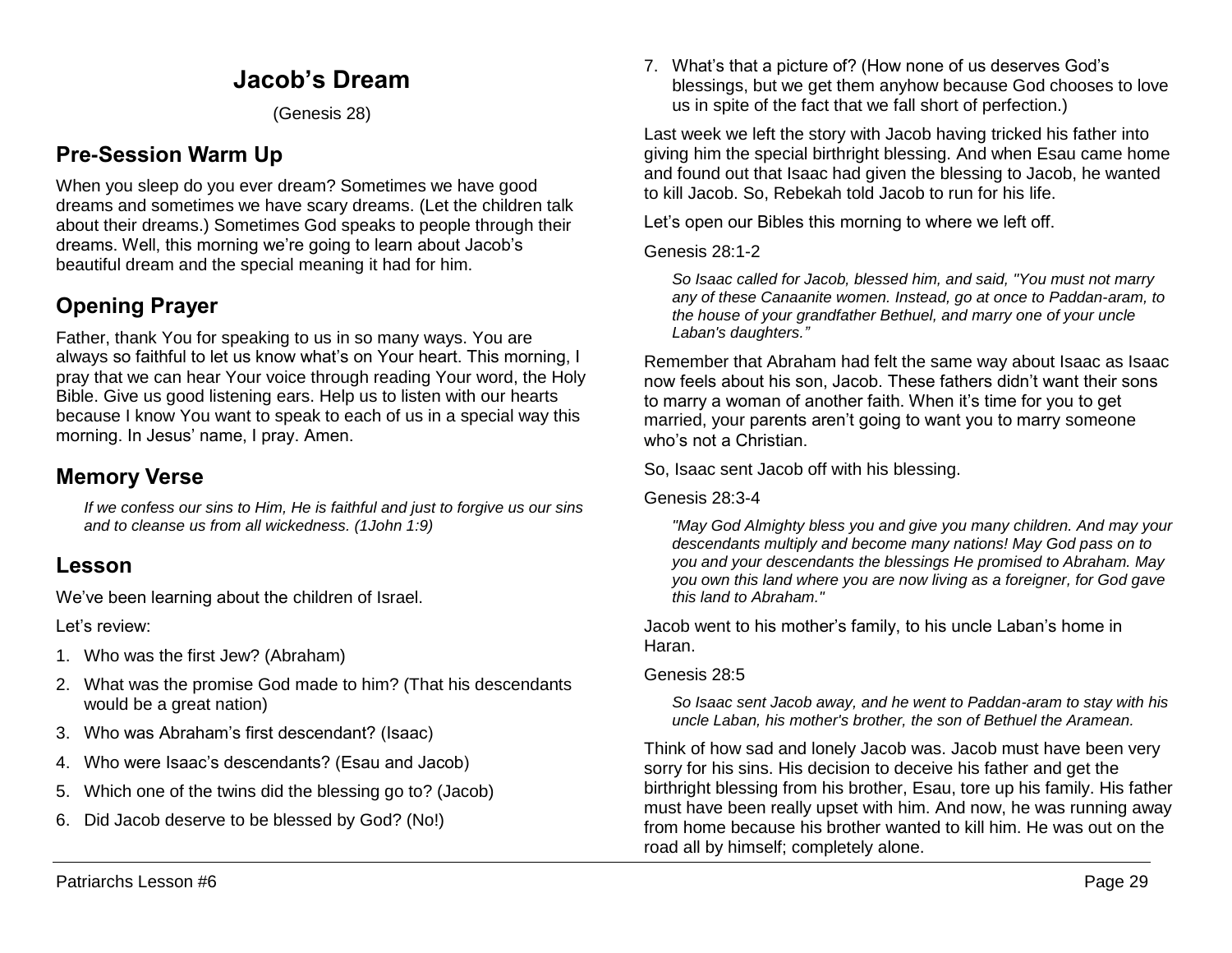#### Genesis 28:10-11

*Meanwhile, Jacob left Beersheba and traveled toward Haran. At sundown he arrived at a good place to set up camp and stopped there for the night. Jacob found a stone to rest his head against and lay down to sleep.*

One evening he stopped to camp along the way. He didn't even have a bed to sleep in, no fluffy pillow to lay his head on. He had to find a smooth stone for a pillow and lay down on the ground to sleep. He must have been at the lowest point in his life.

Let's read how God comforts Jacob in a beautiful dream.

#### Genesis 28:12

*As he slept, he dreamed of a stairway that reached from the earth up to heaven. And he saw the angels of God going up and down the stairway.*

He dreamed that a stairway reached from the ground all the way into heaven. And on the long ladder he saw angels going up and down! And who do you think was at the top of the stairway?

#### Genesis 28:13-15

*At the top of the stairway stood the LORD, and He said, "I am the LORD, the God of your grandfather Abraham, and the God of your father, Isaac. The ground you are lying on belongs to you. I am giving it to you and your descendants. Your descendants will be as numerous as the dust of the earth! They will spread out in all directions—to the west and the east, to the north and the south. And all the families of the earth will be blessed through you and your descendants. What's more, I am with you, and I will protect you wherever you go. One day I will bring you back to this land. I will not leave you until I have finished giving you everything I have promised you."* 

Wow, God spoke to Jacob in his dream and gave him the same blessing he had given to his grandfather, Abraham, and his father, Isaac.

God told Jacob that the ground he was lying on would be his for as far as he could see. And that through him all the people of the whole world would be blessed.

Who knows which one of Abraham's offspring God was speaking of? (Jesus!)

#### Genesis 28:16-17

*Then Jacob awoke from his sleep and said, "Surely the LORD is in this place, and I wasn't even aware of it!" But he was also afraid and said, "What an awesome place this is! It is none other than the house of God, the very gateway to heaven!"*

Think how wonderful it must have been for Jacob to hear the voice of the Lord! He knew he'd sinned by tricking his brother and deceiving his father. But now, to hear from God personally, he knew that God loved him and forgave him.

#### Genesis 28:18-19

*The next morning Jacob got up very early. He took the stone he had rested his head against, and he set it upright as a memorial pillar. Then he poured olive oil over it. He named that place Bethel (which means "house of God"), although the name of the nearby village was Luz.* 

Jacob never wanted to forget this beautiful dream and the special meaning it had for him.

#### Genesis 28:20-22

*Then Jacob made this vow: "If God will indeed be with me and protect me on this journey, and if He will provide me with food and clothing, and if I return safely to my father's home, then the LORD will certainly be my God. And this memorial pillar I have set up will become a place for worshiping God, and I will present to God a tenth of everything He gives me."*

As Jacob continued his journey down the path to the strange, new, far-off land, Jacob felt like a different person inside because God had told him He would never leave him (vr 15). He knew that he was not alone anymore.

When you sin against someone, it's not enough to ask forgiveness from that person. You won't feel completely restored until you hear from God and know that He loves you and forgives you. That's why it's so important to remember our memory verse for this week! *If we confess our sins, He is faithful and just to forgive us our sins and to*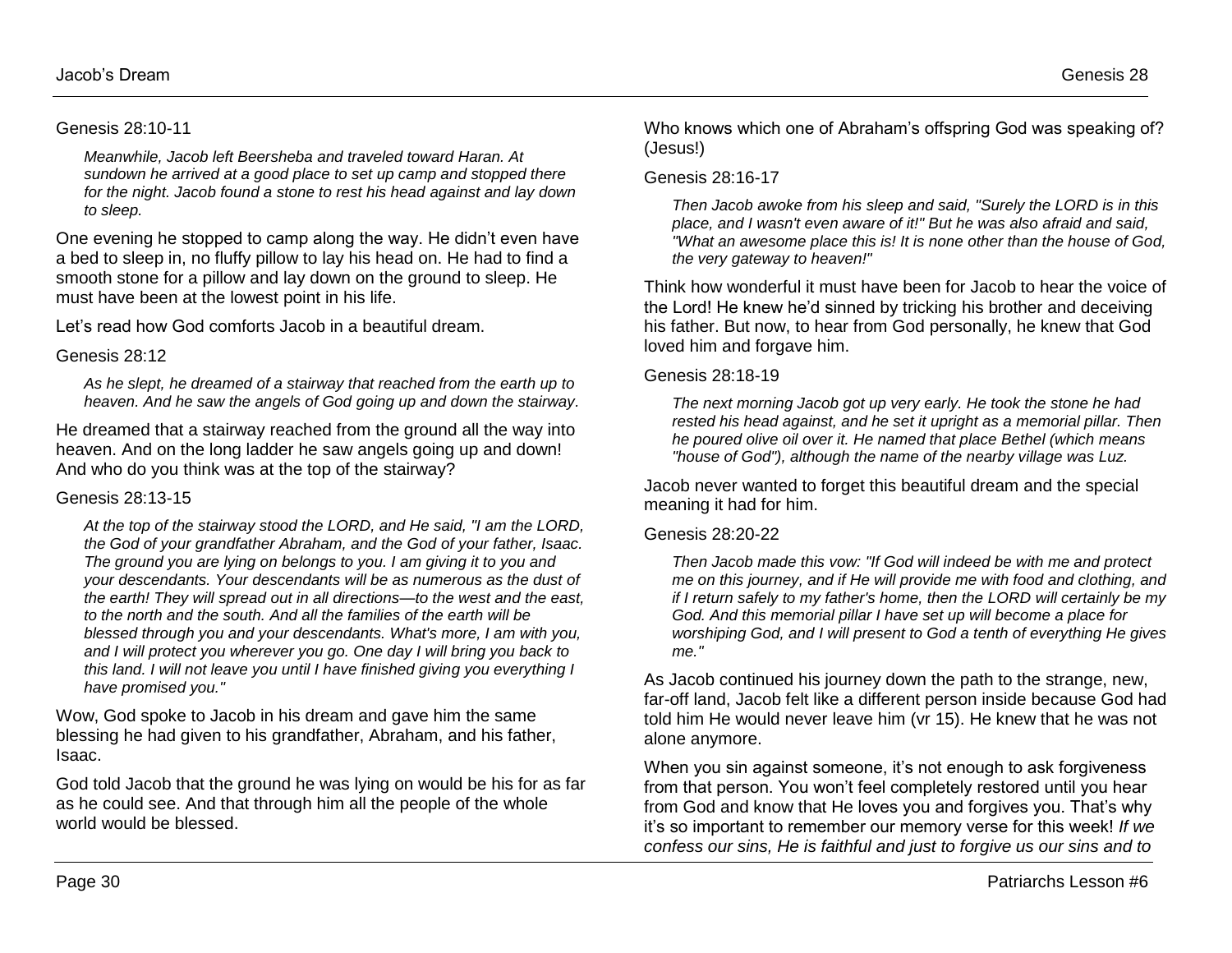*cleanse us from all unrighteousness.* (1 John 1:9) God is ready and able to forgive you. All you need to do is tell Him all about it. He already knows everything about you anyway. He's just waiting for you to come to Him and ask for His forgiveness. And you will be cleansed! When God forgives your sins, He remembers your sin no more. He forgets about it as far as the East is from the West. You may remember it, but God will see you as if you'd never done it! He loves you with an everlasting love!

Let's pray....

## **CLOSING PRAYER**

Father thank You for Your love. Thank You that we are never alone. Even when we're naughty, You never leave us. Thank You that You are always willing to forgive us. Help us to learn our memory verse this week so that we will always remember how faithful You are towards us. In Jesus' name, I pray. Amen.

## **LEARNING ACTIVITIES**

### **CRAFT CORNER**

### **GAME CENTER**

Use the following review questions in a game of your choice:

#### *Review Questions*

- 1. Who was the first Jew? (Abraham)
- 2. What was the promise God made to him? (That his descendants would be a great nation)
- 3. Who was Abraham's first descendant? (Isaac)
- 4. Who were Isaac's descendants? (Esau and Jacob)
- 5. Which one of the twins did the blessing go to? (Jacob)
- 6. Did Jacob deserve to be blessed by God? (No!)
- 7. What's that a picture of? (None of us deserves God's blessings, but we get them anyhow because God chooses to love us in spite of the fact that we fall short of perfection.)
- 8. Why did Jacob have to flee from home? (His brother, Esau, wanted to kill him.)
- 9. When Jacob was traveling to Haran, what did he use for a pillow one night? (A stone)
- 10. What did Jacob dream about that night? (A ladder was set up on earth that reached to heaven and angels were going up and down the ladder.)
- 11. Where did the dream stairway lead up to? (Heaven)
- 12. Who was on the stairway in the dream? (Angels)
- 13. What were the angels on the stairway doing? (Ascending and descending; going up and down.)
- 14. Who was at the top of the ladder? (God!)
- 15. Where was the bottom of the stairway? (On earth.)
- 16. Who talked to Jacob in his dream? (The Lord God.)
- 17. How did God identify himself to Jacob? That is, who does God say that He is? (The Lord, the God of Abraham and the God of Isaac.)
- 18. What did God say that He would give to Jacob? (The land on which he was lying.)
- 19. What did God promise that Jacob's descendants would be like? (The dust of the earth.)
- 20. Who will be blessed through Jacob? (All peoples on earth everywhere.)
- 21. Who was with Jacob while he was running from home? (The Lord God.)
- 22. How did Jacob feel when he woke up from the dream? (Afraid)